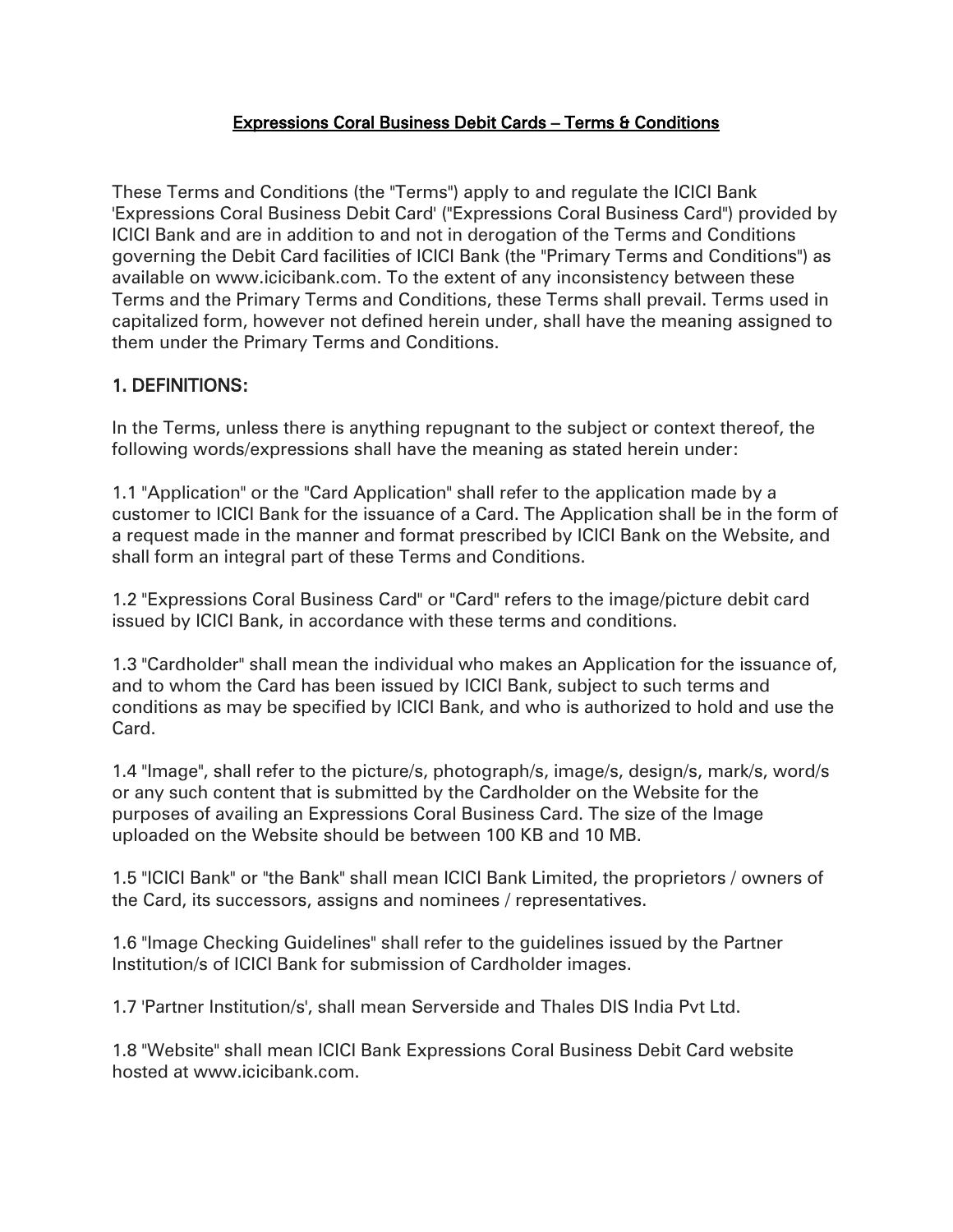1.9 "Intellectual Property" means all patents, trademarks, permits, service marks, brands, trade names, trade secrets, proprietary information and knowledge, technology, computer programs, databases, copyrights, licences, franchises, formulae, designs, rights of confidential information and all other intellectual property.

1.10 "Intellectual Property Rights" means all rights, benefits, title or interest in or to any Intellectual Property, anywhere in the world (whether registered or not and including all applications for the same).

## 2. APPLICABILITY OF TERMS:

2.1 The Cardholder shall be deemed to have unconditionally agreed to and accepted these Terms and Conditions by submitting the Application for the Card and/or by signing on the reverse of the Card, or by performing a Transaction or by accepting the Card, in the form and manner prescribed by ICICI Bank from time to time.

2.2 The usage of the products and services available through various channels of ICICI Bank, including but not limited to internet banking and phone banking facilities, with the use of Card, shall be subject to such primary terms and conditions as applicable for such channels/products/services and as specified by ICICI Bank from time to time.

### 3. IMAGE SUBMISSION POLICY:

3.1 The Cardholder represents and warrants that the Cardholder owns/is a valid licensee of all the Intellectual Property contained in the Image.

3.2 To the extent that ICICI Bank provides the Cardholder the services relating to the Expressions Coral Business Card, the Cardholder agrees and hereby grants, and further, represents and warrants that the Cardholder has the adequate right and power to grant ICICI Bank, and the Partner Institution/s, an irrevocable, non-transferable, royalty-free, worldwide right to use to use, modify, print/emboss, store and reproduce the Image.

3.3 ICICI Bank understands that the Image is the Intellectual Property of the Cardholder and ICICI Bank claims no right, interest, title over the Image. The Cardholder continues to retain all Intellectual Property Rights in the Image.

3.4 The Cardholder further represents that the use of Image by ICICI Bank and/or the Partner Institution/s in accordance with the terms and does not violate the Intellectual Property Rights of third parties or any other rights of any third party and any applicable laws or regulations in force.

3.5 The Cardholder is solely responsible for the Image. ICICI is providing this service at the request of the Cardholder, and shall not be liable for any claims relating to the Image.

3.6 The Cardholder agrees that any dispute between the Cardholder and any third party with regard to the Images submitted by the Cardholder shall be resolved between them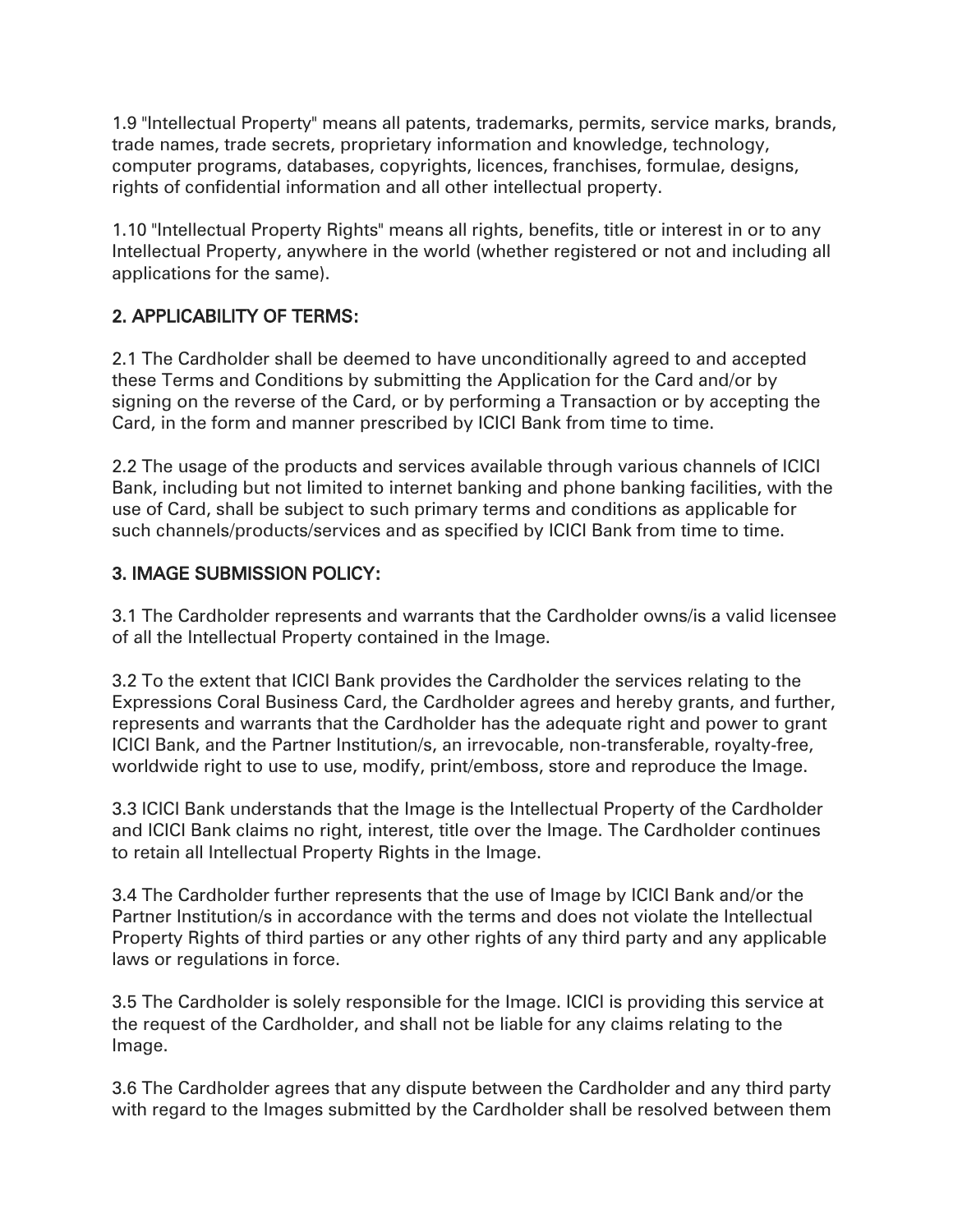without involving ICICI Bank in such dispute. ICICI Bank shall not be liable for any loss/damage/harm suffered by either the Cardholder or any third party in this regard.

3.7 The Images are required to adhere to the Image Checking Guidelines, as uploaded on the Website.

3.8 The Expressions Coral Business Card will be issued after approval of the Image as per the Image Checking Guidelines. On successful approval of Image, the Card Application will be processed. In the event the Image does not meet the Image Checking Guidelines, the Card Application request will be declined.

3.9 The Image uploaded by the Cardholder should be free from any Spyware, Malware, Virus or any other content which is harmful ICICI Bank or its Partner Institution/s.

### 4. ISSUANCE OF CARDS:

4.1 ICICI Bank may issue the Expressions Coral Business Card pursuant to the Cardholder making an Application for the Expressions Coral Business Card and agreeing to the applicable terms and conditions in the form and manner prescribed by ICICI Bank in this regard. ICICI Bank shall maintain records of these Applications and other consents/instructions in such manner as may be deemed suitable by ICICI Bank.

4.2 The Expressions Coral Business Card shall be activated subject to approval of the Card Application by the Bank.

4.3 The Expressions Coral Business Card will be dispatched to the communication address, as specified by the Cardholder in the Application within 10 working days of the approval of the Application by ICICI Bank.

4.4 The Cardholder shall be bound to comply with these Terms and Conditions and all the policies stipulated by ICICI Bank from time to time in relation to the Card. ICICI Bank may, at its sole discretion, refuse to accept the Application or to issue Card to the Cardholder.

### 5. REPLACEMENT, EXPIRATION AND TERMINATION:

5.1 The Image on the Expressions Coral Business Card may be changed by the Cardholder through a new request by placing an Application, on the Website. The applicable fee of Rs. 799/- (plus GST) will be charged for every replacement card issued for new Image uploaded.

5.2 cases where the Expressions Coral Business Card is lost, stolen or damaged, and a request for a replacement card is placed, the Cardholder must specify whether the new Card to be issued by ICICI Bank, is to contain the same Image as the current Expressions Coral Business Card, held by the Cardholder, or whether the Cardholder is requesting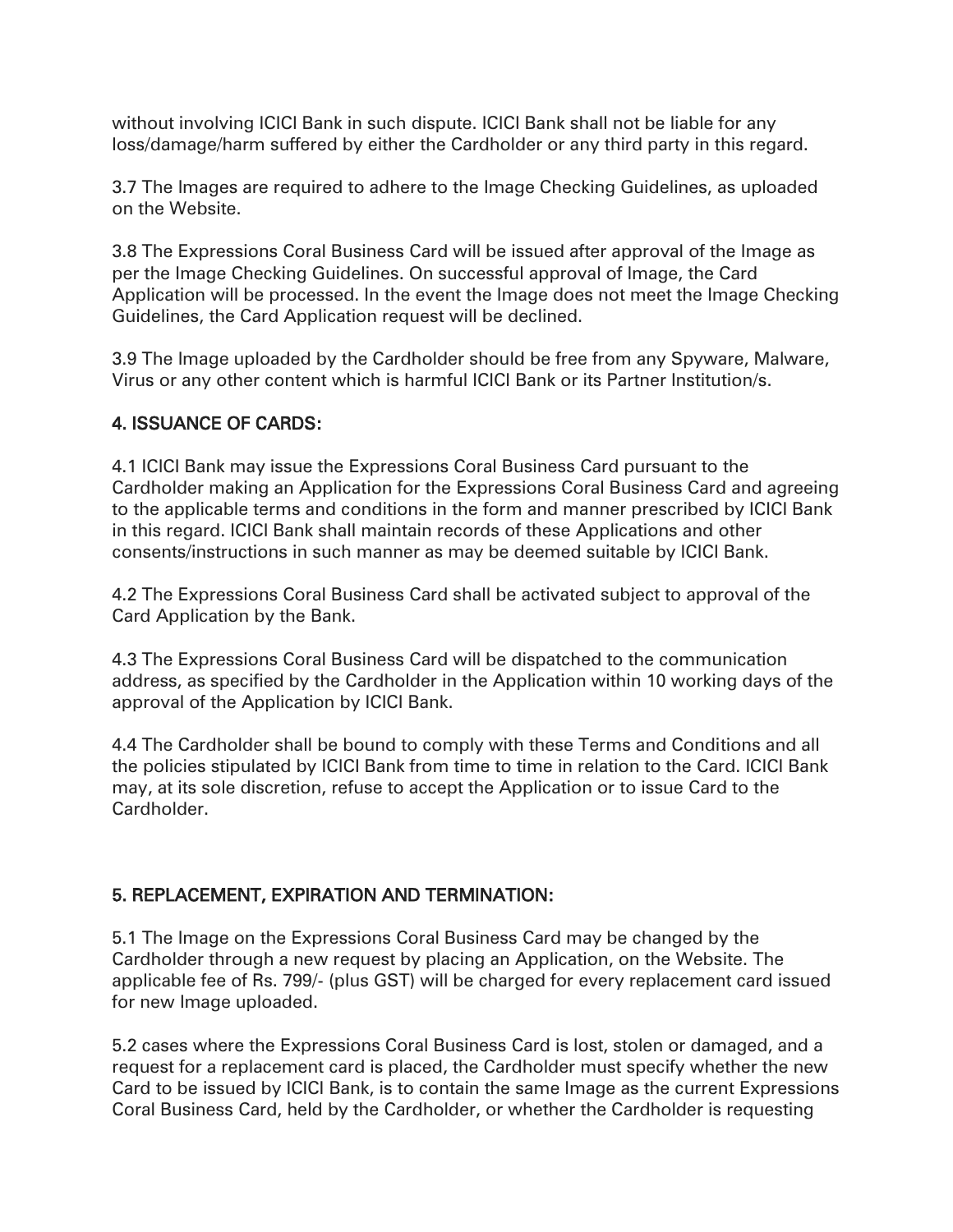for issue of a standard debit card, without any personalized Image. In case the Cardholder does not provide ICICI Bank with instructions regarding the same, the Cardholder shall receive a Card with the same Image as the previous Card.

5.3 The Card is valid up to a period of five (5) years from the date of issuance embossed on the Card. ICICI Bank may, at any time, with or without notice, at its absolute discretion, terminate the Card.

5.4 On expiry of the Expressions Coral Business Card, a new standard Debit Card will be issued to the Cardholder without any personalized Image. In the event the Cardholder requires an Expressions Coral Business Card, he/she may apply for a new Card on the ICICI Bank Website. The applicable charges for Expressions Coral Business Card, will be deducted from the Cardholder's account.

5.5 If at any time, after the issuance of the Expressions Coral Business Card, it is found that the Image uploaded by the Cardholder violates any Intellectual Property Rights of third parties, and any applicable laws or regulations in force or any other terms and conditions/guidelines relating to the use of the Expressions Coral Business Card, or the Cardholder does not have the sufficient rights for the Image, or the Image on the card infringes the rights of any third party, the Expressions Coral Business Card will be blocked permanently for usage at any ATM, retail or online merchant. In such a scenario, without prejudice to the Indemnity payable by the Cardholder to ICICI Bank, the Cardholder may apply for a standard debit card, without any personalized image.

### 6. INDEMNIFICATION BY CARDHOLDER:

In consideration of ICICI Bank providing the Cardholder with the Card and related facilities, the Cardholder hereby agrees to indemnify and keep ICICI Bank indemnified from and against all actions, claims, demands, proceedings, losses, damages, personal injury, costs (including legal costs) (hereinafter 'Claim'), charges and expenses whatsoever which ICICI Bank may at any time incur, sustain, suffer or be put to as a consequence of or by reason of or arising out of:

(i) any violation, breach or alleged breach of the Terms by the Cardholder

(ii) providing the Cardholder the said facility of the Card;

(iii) the negligence, mistake or misconduct of the Cardholder (directly or indirectly);

(iv) any Claim relating to infringement or alleged infringement of Intellectual Property Rights ,

(v) violation of any legal, statutory or regulatory guidelines regarding use of Images;

(vi) any action, suit or claim by any third party arising out of the usage of the Image by ICICI Bank and/or the Partner Institution/s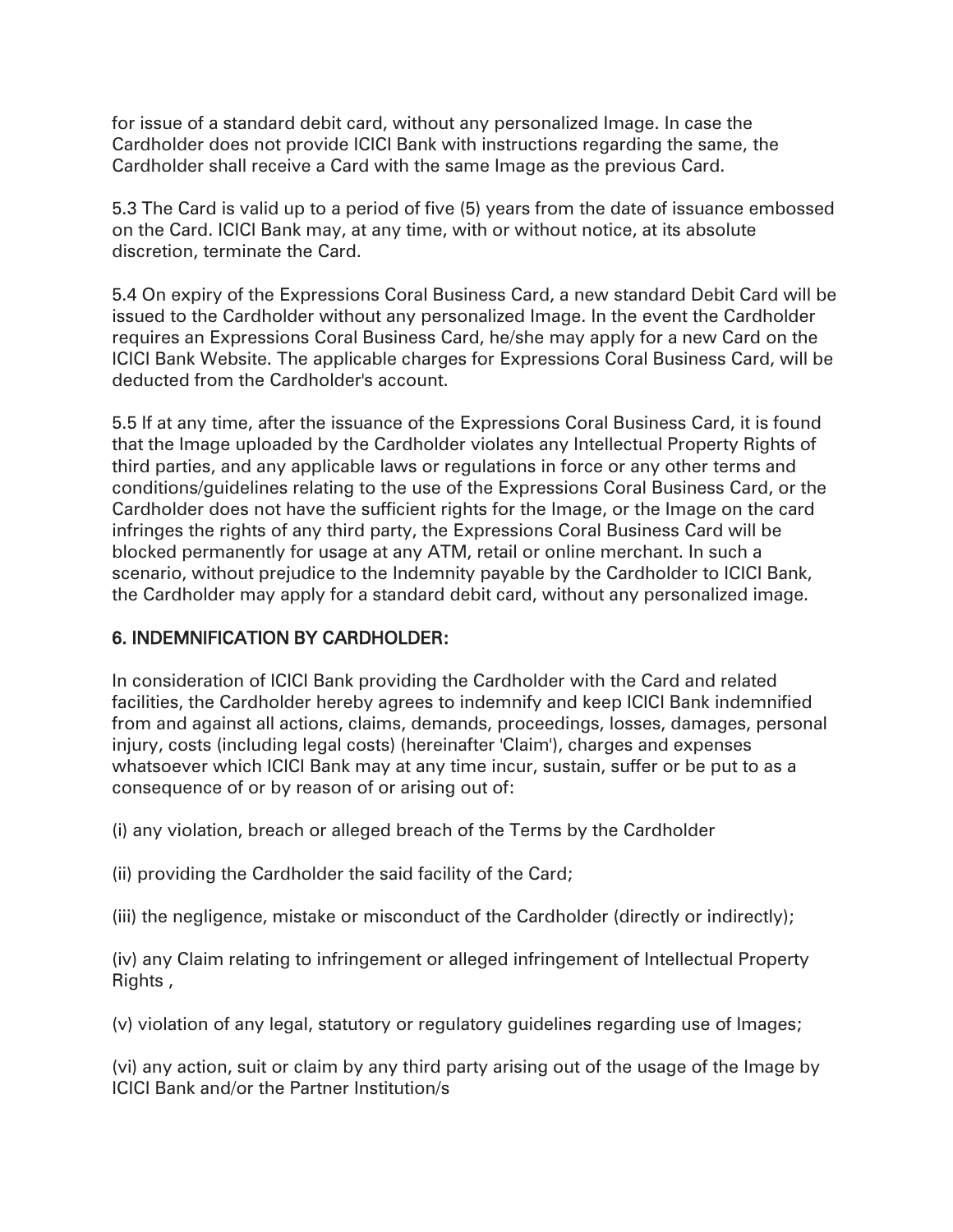(vii) any Claim where the Cardholder has violated the Image Checking Guidelines uploaded on the Website;

(viii) any Claim from third parties relating to the credit, character and reputation (including actual or perceived loss of reputation, defamation or the like), alleged to have been caused by the Image on the Expressions Coral Business Card. The liability arising under this Claim shall be the sole responsibility of the Cardholder, on whose request the Image is uploaded by ICICI on the Expressions Coral Business Card;

(ix) breach or non-compliance of these terms and conditions;

(x) fraud or dishonesty relating to any Transaction by the Cardholder or his employee or agents;

(xi) ATM/POS machine error or failure or other mechanical/system error/failure;

(xii) collection of all money due and payable (including applicable costs, charges and fees) by the Cardholder, and/or;

(xiii) misplacement by the courier or loss-in-transit of the Card and/or PIN.

(xiv) any issues arising out of Spyware/Viruses/Malware in the Images uploaded through the Website.

Additionally, as per the representations given earlier in Clause 3, the Cardholder agrees to indemnify and agreed to hold ICICI Bank indemnified against all actions, claims and costs, charges and expenses arising out of or as a consequence of the Cardholder not complying with the applicable laws, rules and regulations in force from time to time.

### 7. EXCLUSION OF LIABILITY OF ICICI BANK:

ICICI Bank shall be under no liability whatsoever in respect of all actions, claims, demands, proceedings, losses, damages, personal injury (including actual or perceived loss of reputation, defamation or the like) (hereinafter 'Dispute') and costs, charges and expenses whatsoever, arising directly or indirectly out of:

(i) Any use of the Expressions Coral Business Card and/or PIN;

(ii) Any Dispute relating to infringement or alleged infringement of Intellectual Property Rights and legal or regulatory guidelines regarding use of Images;

(iii) Any action, suit or claim by any third party where the Cardholder has violated the Image Checking Guidelines uploaded on the Website.

(iv) Any Disputes from third parties relating to the credit, character and reputation (including actual or perceived loss of reputation, defamation or the like), alleged to have been caused by the Image on the Expressions Coral Business Card. The settlement of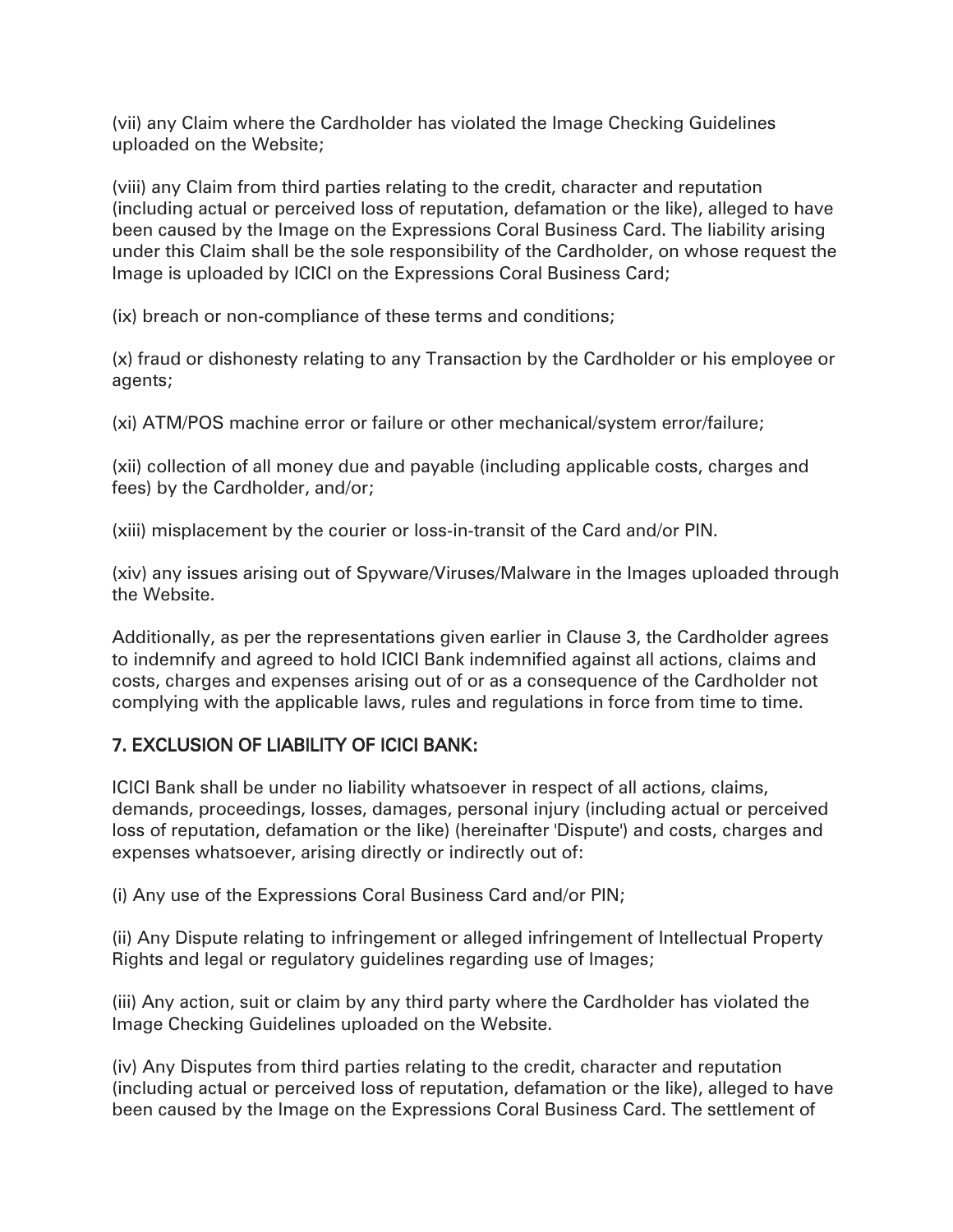this Dispute shall be the sole responsibility of the Cardholder, on whose request the Image is uploaded by ICICI on the Expressions Coral Business Card;

(v) The refusal by any person or Merchant Establishments in honoring or accepting the Expressions Coral Business Card;

(vi) Any ATMs/ POS terminals that malfunctions or is otherwise out of order, and whether resulting in such terminal not accepting the Expressions Coral Business Card and/or PIN or otherwise;

(vii) Misuse or fraudulent use of the Expressions Coral Business Card by any person including the Cardholder;

(viii) Any statement made by any person requesting to a surrender/cancellation of the Expressions Coral Business Card or any act performed by any person in conjunction thereto;

(ix) Handing over of the Expressions Coral Business Card by the Cardholder to a person other than the designated employees of ICICI Bank at ICICI Bank's premises;

(x) The exercise by ICICI Bank of its right to demand and procure the surrender of the Card prior to the expiry date stated on its face, whether such demand and surrender is made and/ or procured by ICICI Bank or by any other person or ATMs/POS terminals;

(xi) The exercise by ICICI Bank of its right to terminate any Expressions Coral Business Card;

(xii) The re-possession/cancellation of the Expressions Coral Business Card and/or request for its return;

(xiii) Any mis-statement, mis-representation, error or omission in any details disclosed to ICICI Bank.

### 8. FEES AND CHARGES:

8.1 A fee of Rs. 799/- (plus GST) will be deducted from the Cardholder's Account on applying for the Expressions Coral Business Debit Card and an annual fee of Rs.799/- (plus GST) will be deducted from Cardholder's Account from second year onwards. This request will be processed subject to sufficient availability of funds in the Cardholder's account on the date of processing of the Card Application.

8.2 The Image on the ICICI Bank Expressions Coral Business Debit Card can be changed as per the Cardholder's convenience, at any time, by a new Card Application and uploading of an Image by the Cardholder on the Expressions Coral Business Card Website. A fee of Rs. 799/- (plus GST) will be charged on the Expressions Coral Business Card for every instance where a new Image is uploaded on the Expressions Coral Business Card.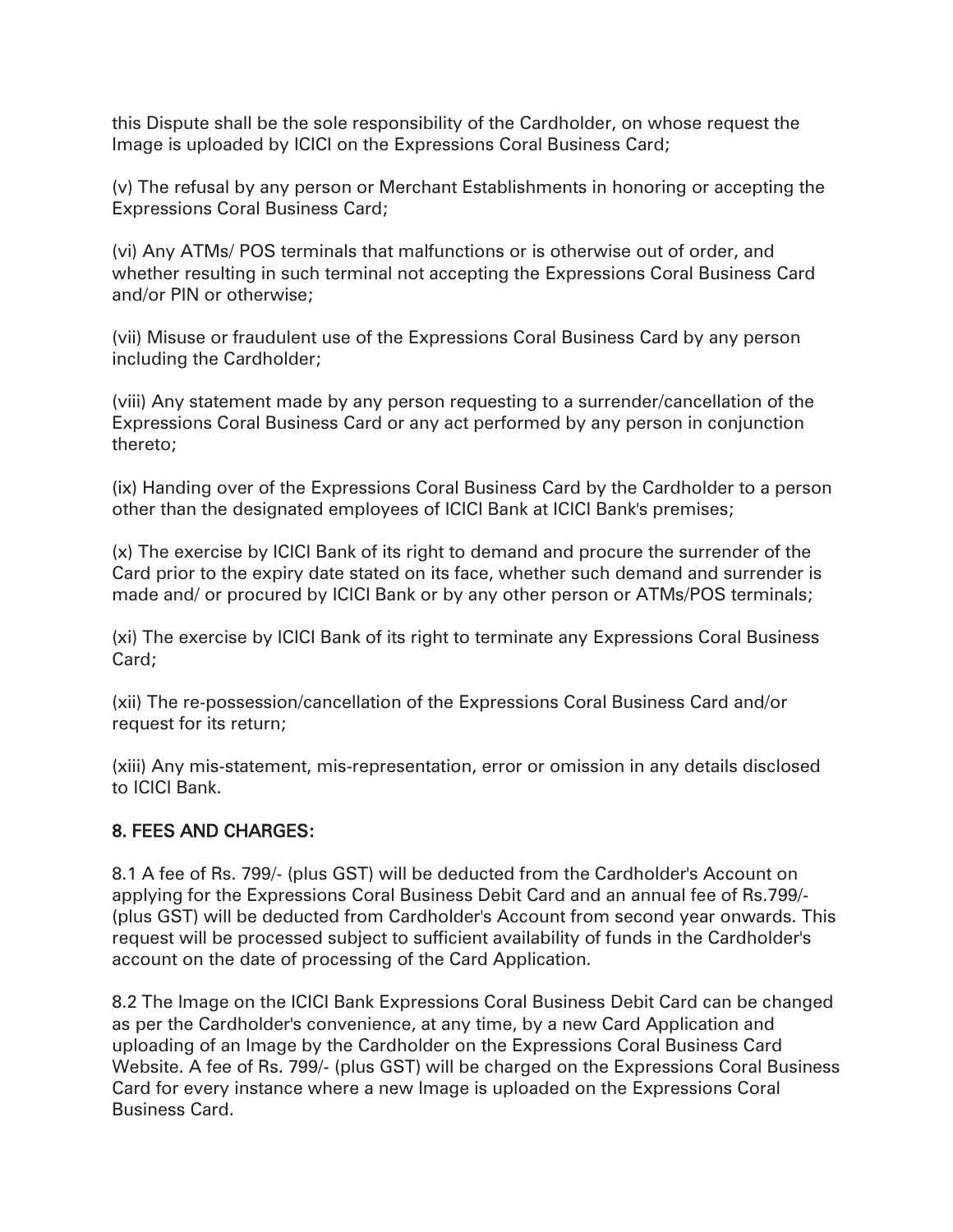8.3 In cases where the Expressions Coral Business Debit Card is lost, stolen or damaged, a new card with the same Image may be requested by contacting the ICICI Bank customer care or the Cardholder may visit any ICICI Bank Branch. A fee of Rs. 200/- (Plus GST) will be charged on the card for the new debit card.

8.4 Any government charges, duty or debits, or tax payable as a result of the use of the Card shall be the Cardholder's responsibility and if imposed upon ICICI Bank (either directly or indirectly), ICICI Bank shall debit such charges, duty or tax against the balance available in the Cardholder's account linked with the Card. In addition, operators of Networks may impose an additional charge for each use of their POS Terminal/other device, and any such charge along with other applicable fees/charges will be deducted from the balance available on the Card. There will be separate service charges levied for such facilities as may be announced by ICICI Bank from time to time and deducted from the balance available on Card. In the situation that the balance available on the Card is not sufficient to deduct such fees, ICICI Bank reserves the right to deny any further Transactions.

8.5 The Cardholder also authorizes ICICI Bank to deduct from the balance available in the account linked to the Card, and indemnifies ICICI Bank against any expenses it may incur in collecting money owed to it by the Cardholder in connection with the Card (including without limitation reasonable legal fees). ICICI Bank may levy service and other charges for use of the Card, which will be notified to the Cardholder from time to time by updating these Terms and Conditions. The Cardholder authorizes ICICI Bank to recover all charges related to the Card as determined by ICICI Bank from time to time by debiting the balance available in the account linked to the Card. Details of the applicable fees and charges as stipulated by ICICI Bank shall be displayed on the website and/or at selected ICICI Bank Branch locations.

# 9. NOTIFICATION OF CHANGES AND OTHER PROVISIONS:

9.1 ICICI Bank shall have the absolute discretion to amend or supplement any of these Terms and Conditions, features and benefits offered on the Card including, without limitation to, changes which affect interest charges or rates and methods of calculation at any time. The balance available on the Card shall be liable to be utilized for all charges incurred and all other obligations under the revised Terms and Conditions.

9.2 ICICI Bank shall notify / communicate the amended Terms and Conditions by hosting the same on the ICICI Bank's website or in any other manner as decided by ICICI Bank. The Cardholder shall be responsible for regularly viewing these Terms and Conditions, including amendments thereto as may be posted on ICICI Bank's website and shall be deemed to have accepted the amended Terms and Conditions by continuing to use the Card.

9.3 The Card and the Cardholder's obligations under these Terms and Conditions may not be assigned. ICICI Bank may transfer its rights under these Terms and Conditions. Use of the Card is subject to all applicable rules and customs of any clearing house or